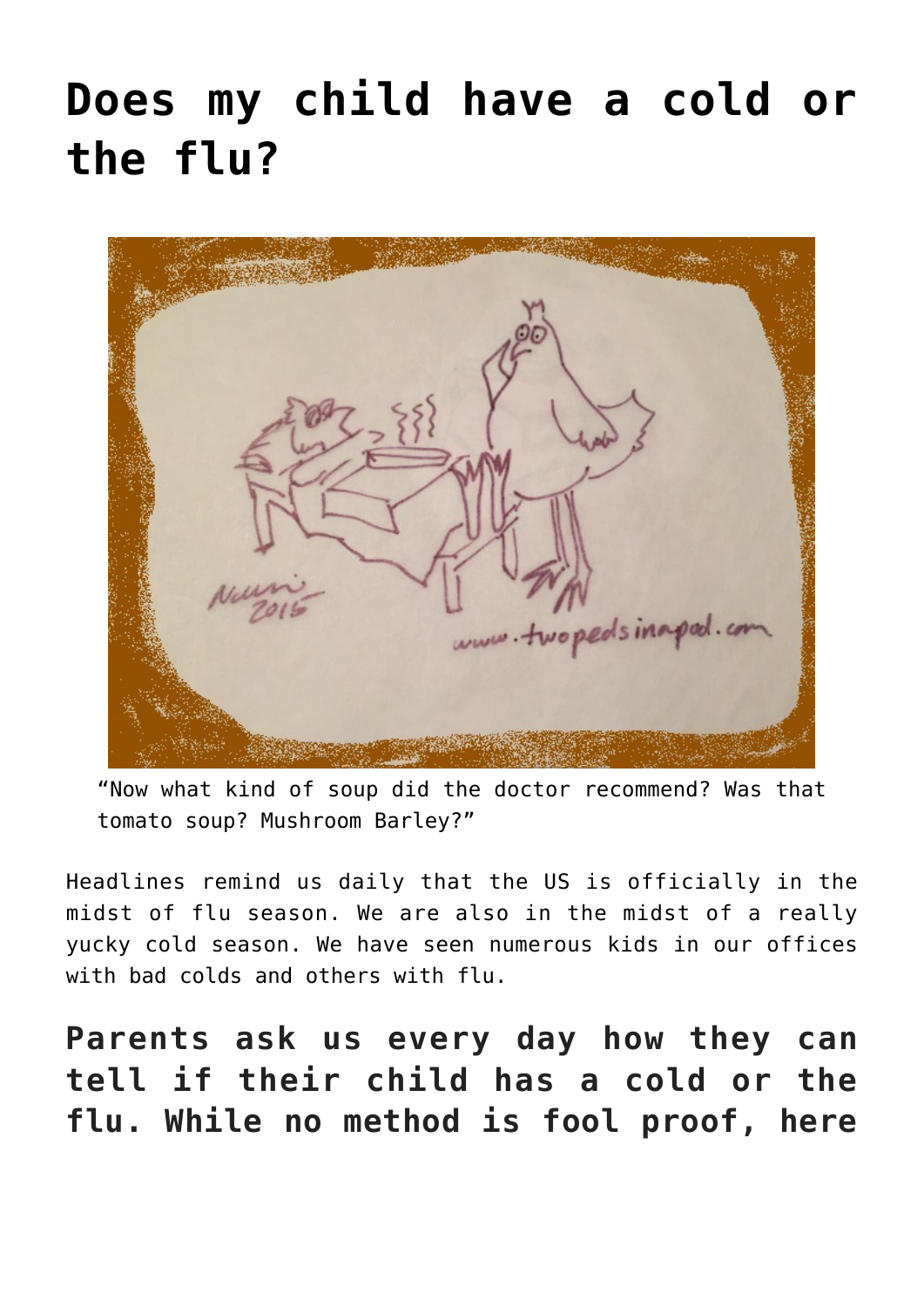## **are some typical differences:**

## **The flu, caused by influenza virus, comes on suddenly and makes you feel as if you've been hit by a truck.**

Flu almost always causes fever of 101°F or higher and some respiratory symptoms such as runny nose, cough, or sore throat (many times, all three). Children, more often than adults, sometimes will vomit and have diarrhea along with their respiratory symptoms, but contrary to popular belief, there is no such thing as "stomach flu." In addition to the usual respiratory symptoms, the flu causes body aches, headaches, and often the sensation of your eyes burning. The fever usually lasts 5-7 days. All symptoms come on at once; there is nothing gradual about coming down with the flu.

#### **Colds, even really yucky ones, start out gradually.**

Think back to your last cold: first your throat felt scratchy or sore, then the next day your nose got stuffy or then started running profusely, then you developed a cough. **Sometimes during a cold you get a fever for a few days.** Sometimes you get hoarse and lose your voice. The same gradual progression of symptoms occurs in kids. In addition, kids often feel tired because of interrupted sleep from cough or nasal congestion. This tiredness leads to extra crankiness.

#### **Usually kids still feel well enough to play and attend school with colds.**

The average length of a cold is 7-10 days although sometimes it takes two weeks or more for all coughing and nasal congestion to resolve.

#### **Important news flash about mucus:**

The mucus from a cold can be thick, thin, clear, yellow,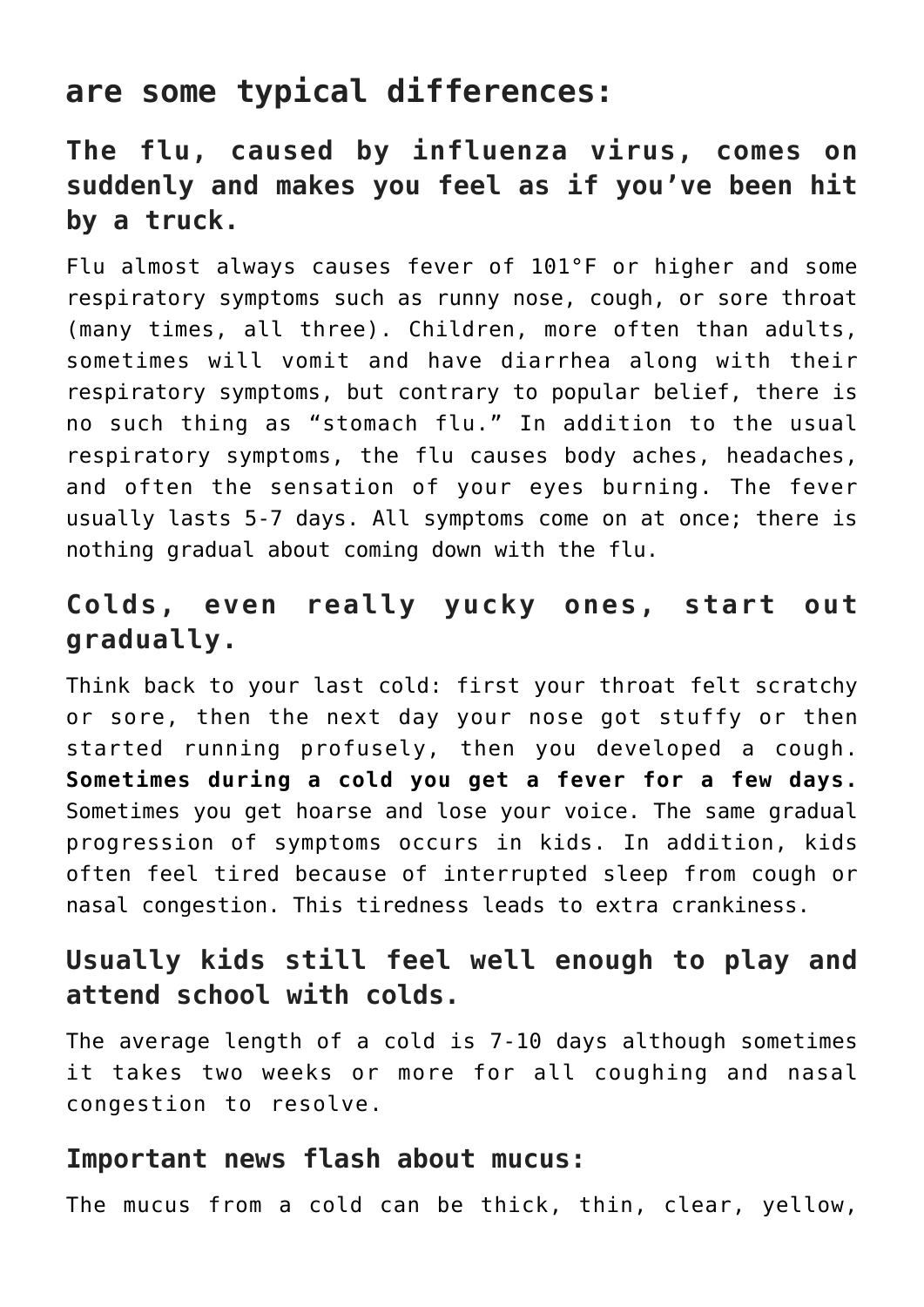green, or white, and can change from one to the other, all in the same cold. The color of mucus does NOT tell you if your child needs an antibiotic and will not help you differentiate between a cold and the flu. Here's a post on [sinus infections](https://www.twopedsinapod.org/2015/10/sinus-infection-or-a-cold/) [vs. a cold.](https://www.twopedsinapod.org/2015/10/sinus-infection-or-a-cold/)

#### **Remember: colds = gradual and annoying. Flu = sudden and miserable.**

If your child has a runny nose and cough, but is drinking well, playing well, sleeping well and does not have a fever and the symptoms have been around for a few days, the illness is unlikely to "turn into the flu."

# **Fortunately, a vaccine against the flu is available for all kids over 6 months old**

This flu vaccine can prevent the misery of the flu. In addition, vaccines against influenza save lives by preventing flu-related complications such as pneumonia, encephalitis (brain infection), and severe dehydration. Even though we are starting to see a lot of flu, it is not too late to get the flu vaccine for your child. Please schedule a flu vaccine ASAP if your child has not yet received one for this season. Parents and caregivers should also immunize themselves. We all know how well a household functions when Mom or Dad have the flu… not very well! Sadly there have been [20 children so far](https://www.cdc.gov/flu/weekly/index.htm) [this flu season who died from the flu](https://www.cdc.gov/flu/weekly/index.htm). In past years many flu deaths were in kids who did not receive the flu vaccine, so please vaccinate your children against the flu if you have not already. Unfortunately, the vaccine isn't effective in babies younger than 6 months, so it is important to vaccinate everyone who lives or cares for a baby this young.

Be sure to read our [article on ways to prevent colds and flu.](https://www.mom365.com/toddler/toddler-health/how-to-prevent-cold-and-flu.aspx) As pediatricians, we remind you to WASH HANDS, make sure your child eats healthy, gets enough sleep, and avoid crowds, when possible. As moms, we add that you might want to cook up a pot